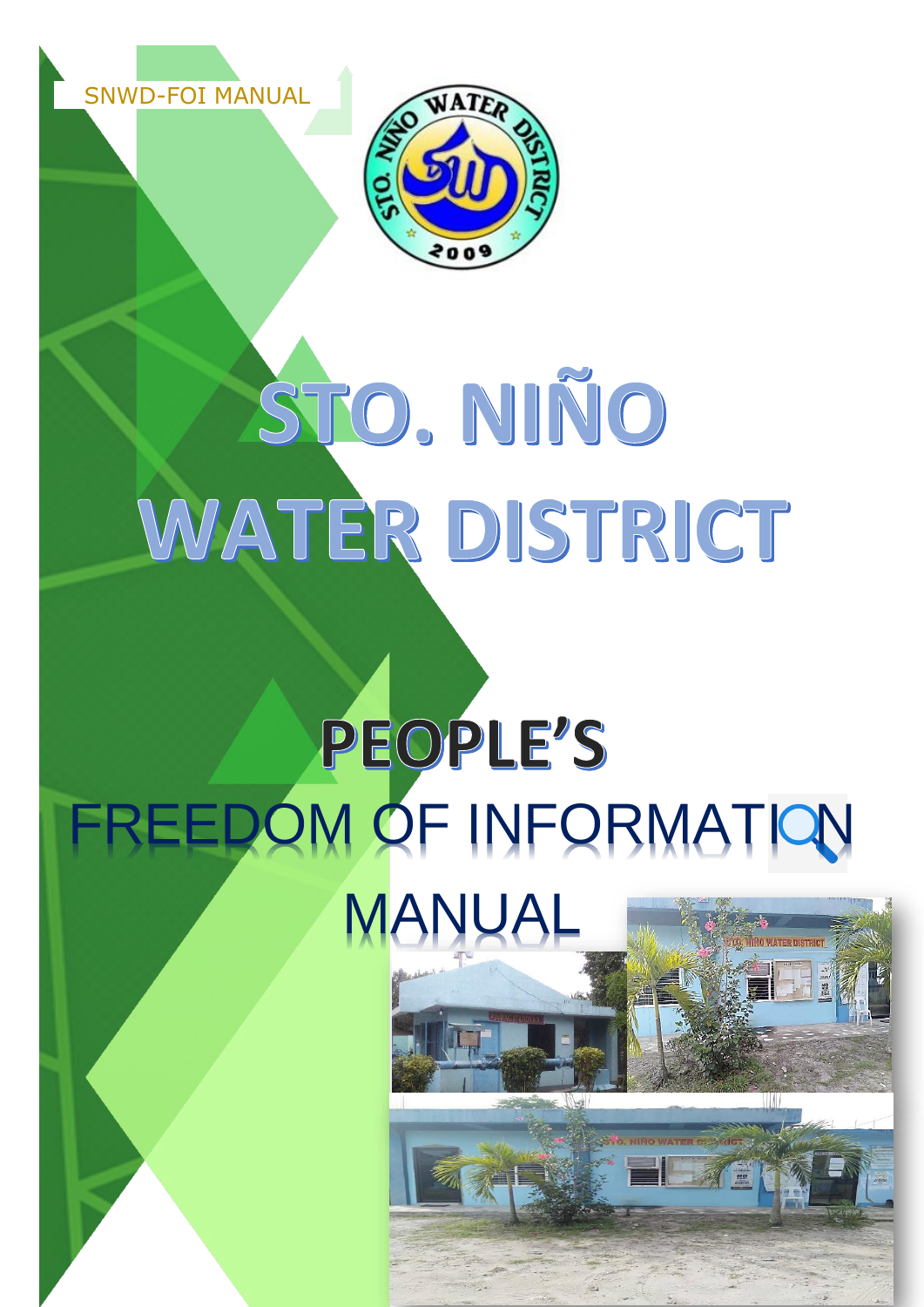## TABLE OF CONTENTS



| Procedures in Filing and Processing of Request for Access to Information 7 |
|----------------------------------------------------------------------------|
|                                                                            |
|                                                                            |
|                                                                            |
|                                                                            |
|                                                                            |
| <b>ANNEXES:</b>                                                            |
|                                                                            |
|                                                                            |
|                                                                            |
|                                                                            |
|                                                                            |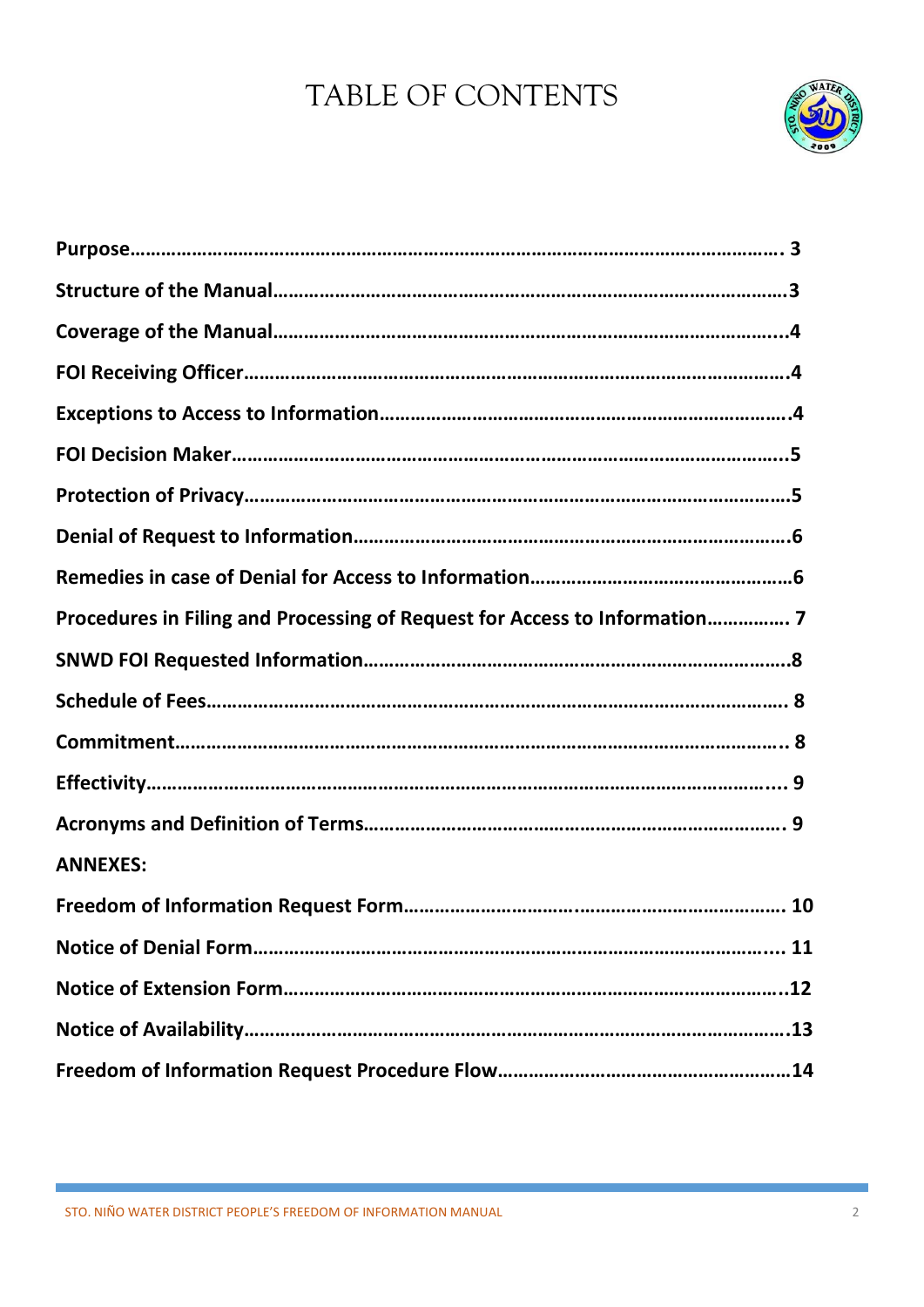

## **Purpose**

Pursuant to Section 28, Article II of the 1987 Constitution, the State adopts and implements a policy of full public disclosure off all its transactions involving public interest. This Manual identifies the persons responsible and provides the guidelines to assist the Sto. Niño Water District (SNWD) in dealing with requests of information pursuant to Executive Order (E.O.) No. 2, Series of 2016, on Freedom of Information (FOI).

#### **Executive Order States that**:

**"**Every Filipino shall have access to information, official records, public records, and documents and papers pertaining to official acts, transactions or decisions, as well as to government research data used as basis for policy development.**"** (E.O. No.2 Section 3).

## **Structure of the Manual**

This Manual shall set out the rules and procedures to be followed by the Sto. Niño Water District (SNWD) when a request for access to information is received. The General Manager is responsible for all actions carried out under this Manual and act as the Decision Maker (DM), who shall have overall responsibility for the decision on FOI requests, (i.e. to decide whether to release all the records, partially release the records or deny access).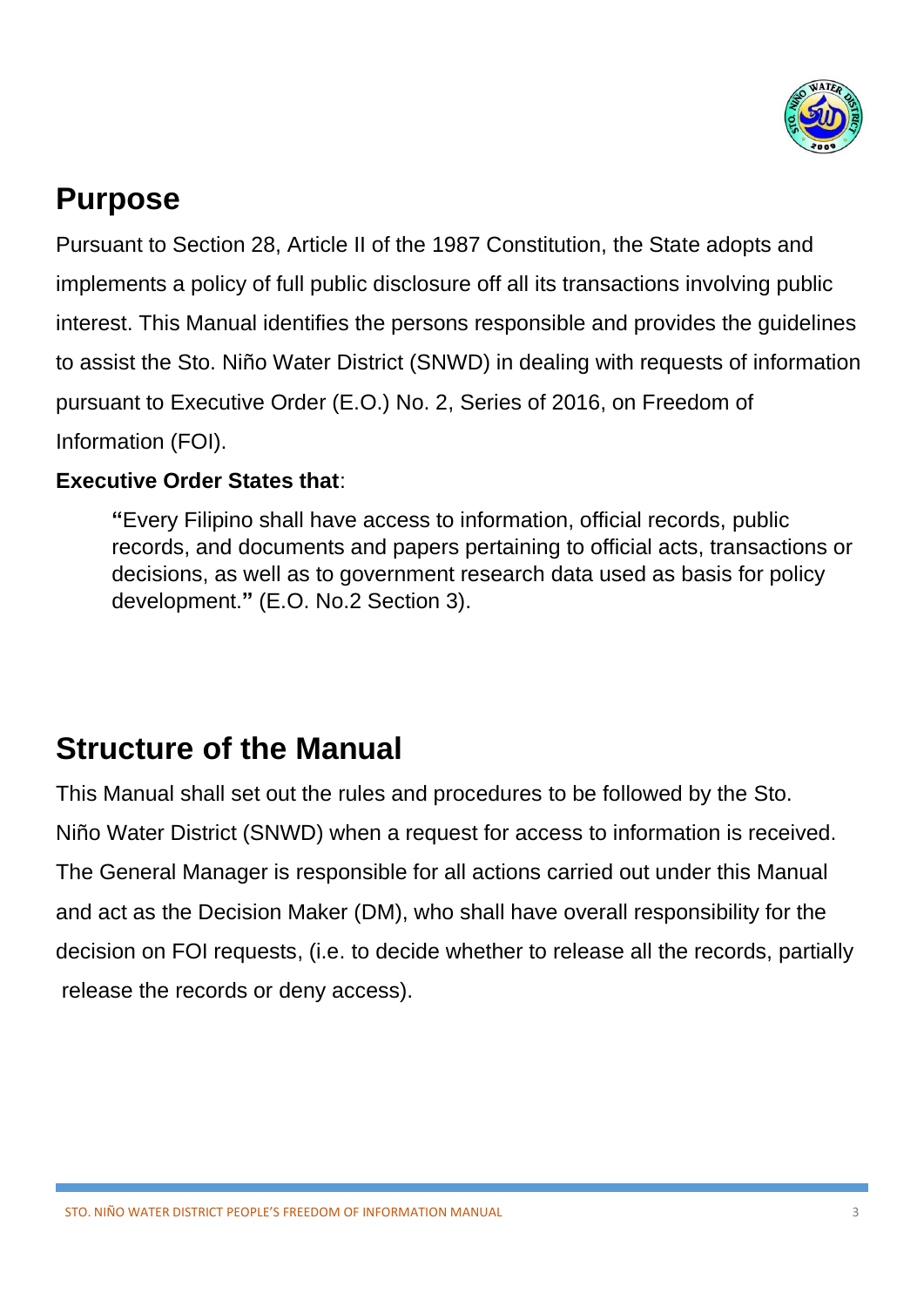## **Coverage of the Manual**



This Manual shall cover all requests for information directed to the Sto. Niño Water District (SNWD).

## **FOI Receiving Officer**

E.O. No.2 Section 8.b There shall be an FOI Receiving Officer (FRO) designated at Sto. Niño Water District. The functions of the FRO shall include receiving on behalf of the SNWD all requests for information and forward the same to the appropriate office who has custody of the records; monitor all FOI requests and appeals; provide assistance to the FOI Decision Maker; provide assistance and support to the public and staff with regard to FOI; compile statistical information as required; and, conduct initial evaluation of the request and advise the requesting party whether the request will be forwarded to the FOI Decision Maker for further evaluation, or deny the request based on That the form is incomplete.

## **Exceptions to Access to Information**

Access to information shall be denied when the information falls under any of these exceptions enshrined in the Constitution, existing laws or jurisprudence.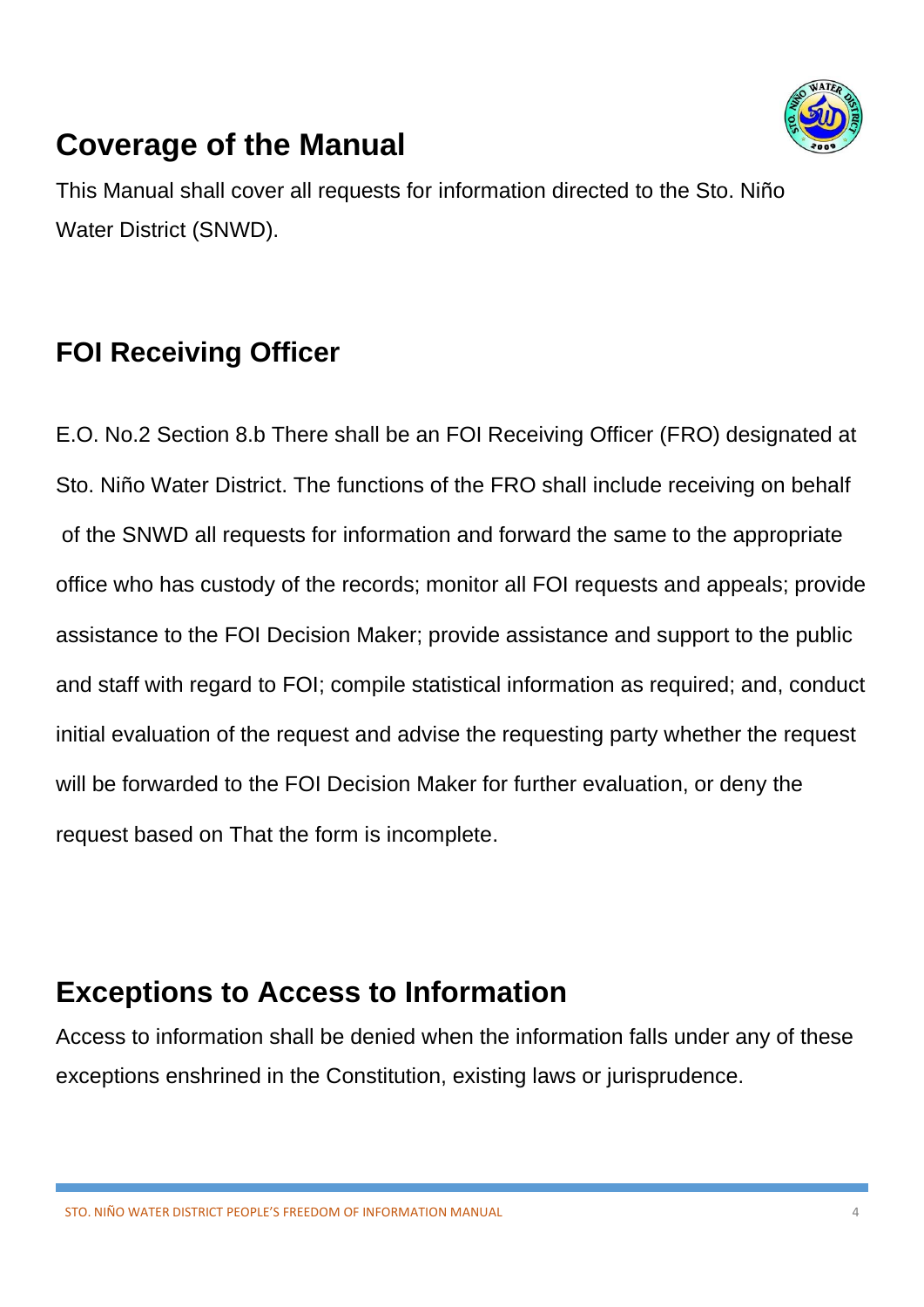

## **FOI Decision Maker**

The General Manager of SNWD shall conduct evaluation of the request for information and has the authority to grant the request, or deny it based on the following:

a. The SNWD does not have the information requested;

b. The information requested contains sensitive personal information protected by the Data Privacy Act of 2012;

c. The request is an unreasonable subsequent identical or substantially similar

request from the same requesting party whose request has already been previously granted or denied by the SNWD.

## **Protection of privacy**

While providing access to information, public records, and official records, SNWD shall afford full protection to the right to privacy of its employees as follows:

- a. SNWD shall ensure that personal information in its custody or under its control is disclosed or released only if it is material or relevant to the subject-matter of the request and its disclosure is permissible under the existing law, rules or regulations;
- b. SNWD must protect personal information in its custody or control by making reasonable security arrangements against leaks or premature disclosure of personal information which unduly exposes the individual whose personal information is requested, to vilification, harassment or any other wrongful acts.
- c. Any employee, manager of SNWD who has access, authorized or unauthorized, to personal information in the custody of the office, must not disclose any information except when authorized under EO No.2 or pursuant to existing laws, rules and regulation.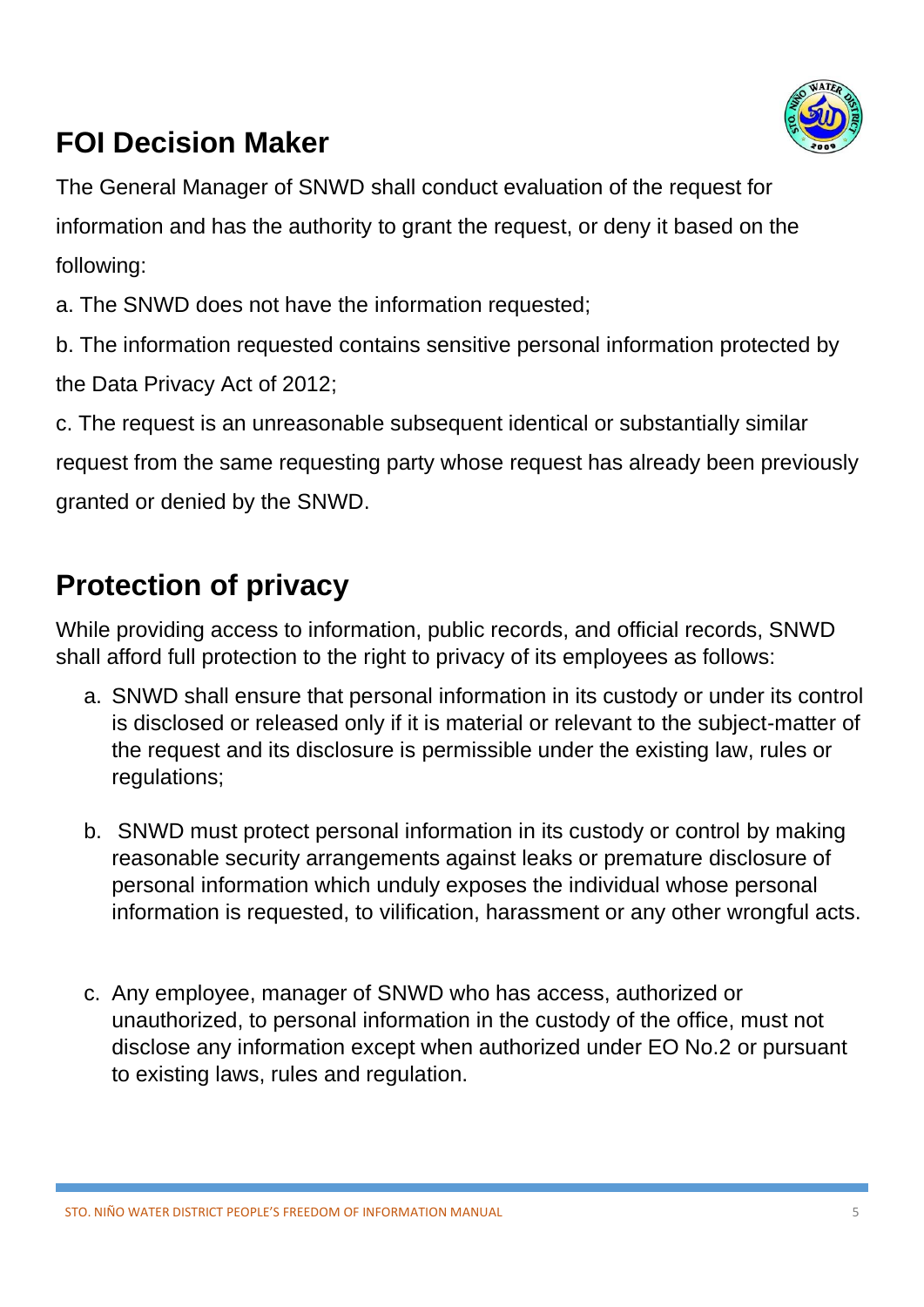

## **Denial of Request to Information**

Denial of any request for access to information may be appealed to SNWD provided, that the written appeal must be filed by the same person making the request within fifteen (15) days from the Notice of Denial was received.

## **Remedies in case of denial of request for access to information.**

E.O. No. 2 Section 13

1. Denial of any request for access to information may be appealed to the person or office next higher in authority, following the procedure mentioned in Section 8 (f) of E.O No.2.

2. The appeal of the requesting party shall be decided by the person or office next higher in authority within thirty (30) working days from the filing of said written appeal.

3. Upon exhaustion of administrative appeal remedies, the requesting party may file the appropriate judicial action in accordance with the Rules of Court.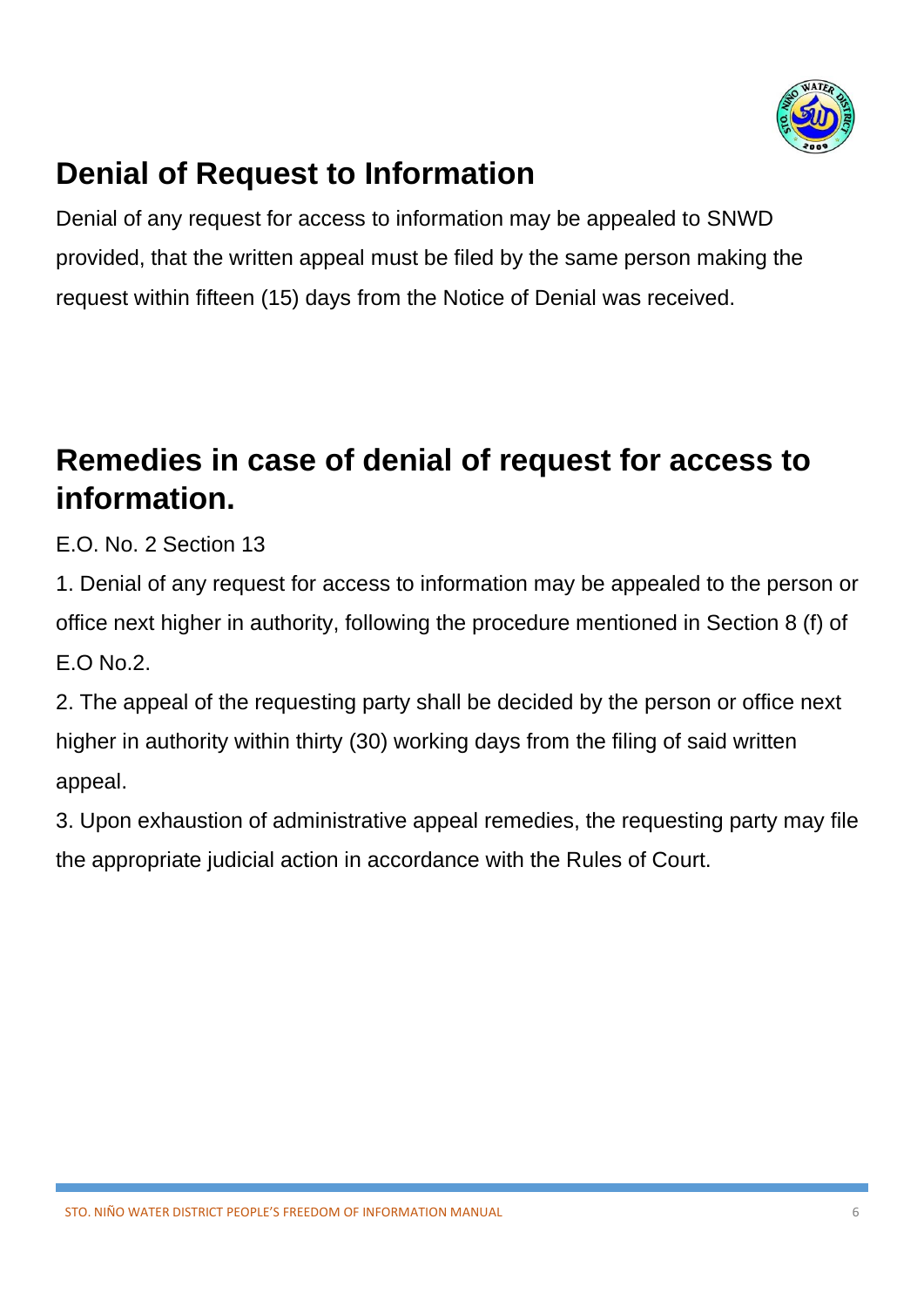

- **1.** Requesting Party shall submit a formal written request letter addressed to the SNWD General Manager through SNWD FOI receiving officer /PACD.
- **2.** The SNWD FRO/PACD will provide the SNWD freedom of Information request form and gives assistance to enable all requesting parties to comply with the request requirements by completely filing out the form. Then the requesting party shall return the same to the FRO/PACD.
- **3.** The request shall be stamped "RECEIVE" upon receiving by the FRO/PACD indicating the name, rank title or position of the FRO/PACD, date and time with corresponding signature. Then a copy will be given to the requesting party and 2<sup>nd</sup> copy for SNWD to establish a system to trace the status of all requests.
- **4.** Then the FRO/PACD will endorse the FOI request form to the Office of the General Manager for further verification/evaluation whether to issue office order to deny or grant the said request.
	- a.)The General Manager, Decision Maker (DM) will issue an Office Order directing concerned officer where data is available within the scope of Sto. Niño Water District (SNWD).
	- b.)The SNWD shall respond to the request not exceeding fifteen (15) working days from receipt thereof. If the request needs extension, designated officer will prepare Notice of Extension Letter Sec. 9 (e). extension should not be more than twenty (20) working days from the end of original period.
	- c.) If the Decision Maker (DM) decides to deny the request, the designated officer will notify the requesting party signed by the General Manager. This should be done with-in fifteen (15) working days from the receipt of the request.
	- d.)Once a decision is made to grant the request, the requesting party shall be notified by designated officer the availability of the request.
	- e.)Releasing of requested documents.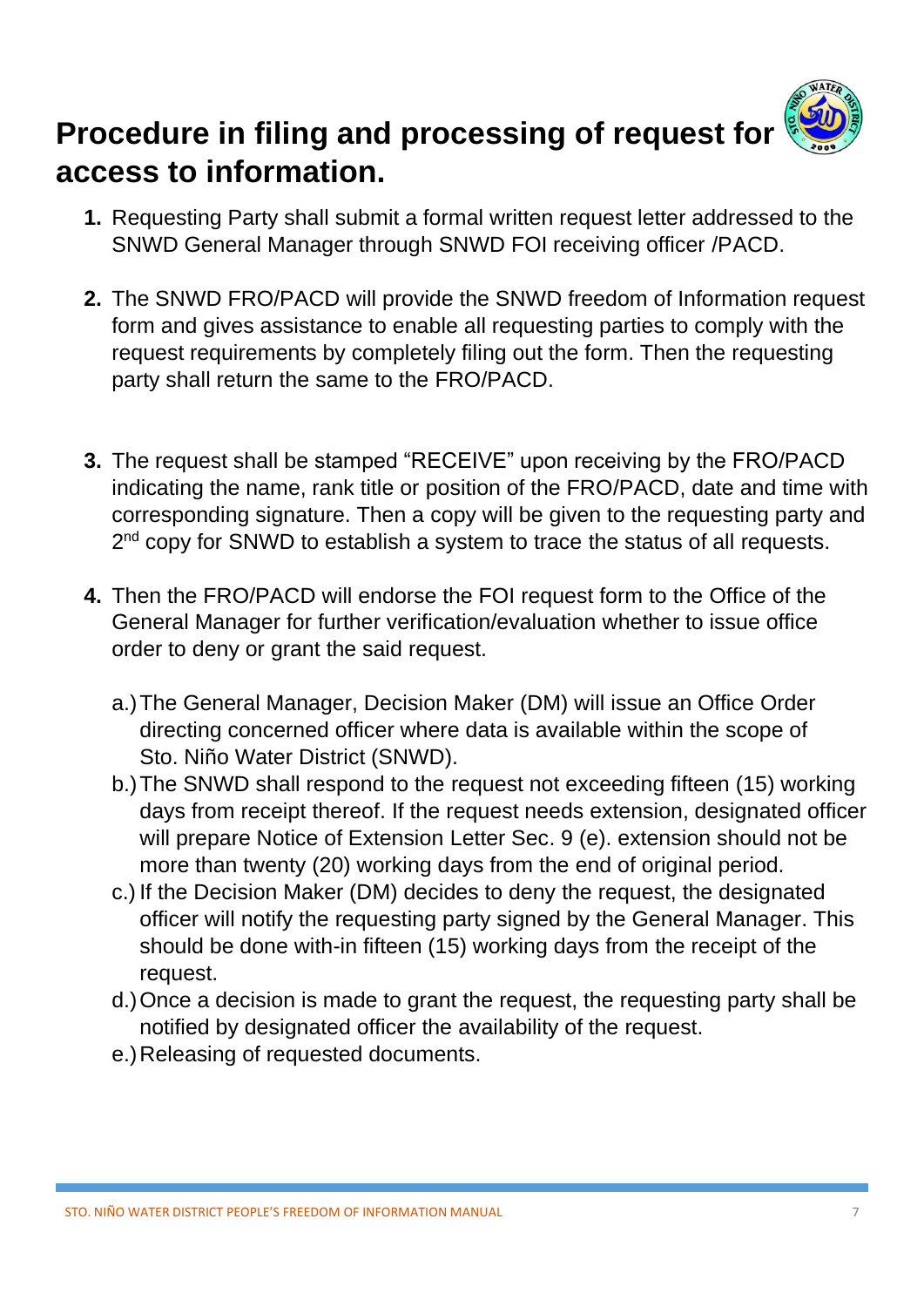## **SNWD FOI Requested Information**



All information that SNWD releases in line with FOI requests will be one (1) hard copy only and should be watermarked as "Certified True Copy" produced through Freedom of Information request.

All other copies of same information that do not bear the watermark will not be honoured. The requested information will only be honoured and used according to the purpose stipulated in the request form.

## **Schedule of Fees**

- 1. No Request Fee. NSWD shall not charge any fee for accepting requests for access to information.
- 2. No Processing and Production Fee. The FRO/PACD will provide 1 hard copy only of the information. The Requesting Party is already responsible for the reproduction of the information.

## **Commitment**

The Sto. Niño Water District (SNWD) commits to deliver results, be accountable, work as a team, continuously improve and grow, communicate effectively in accordance for the implementation of this Freedom of Information (FOI) Manual.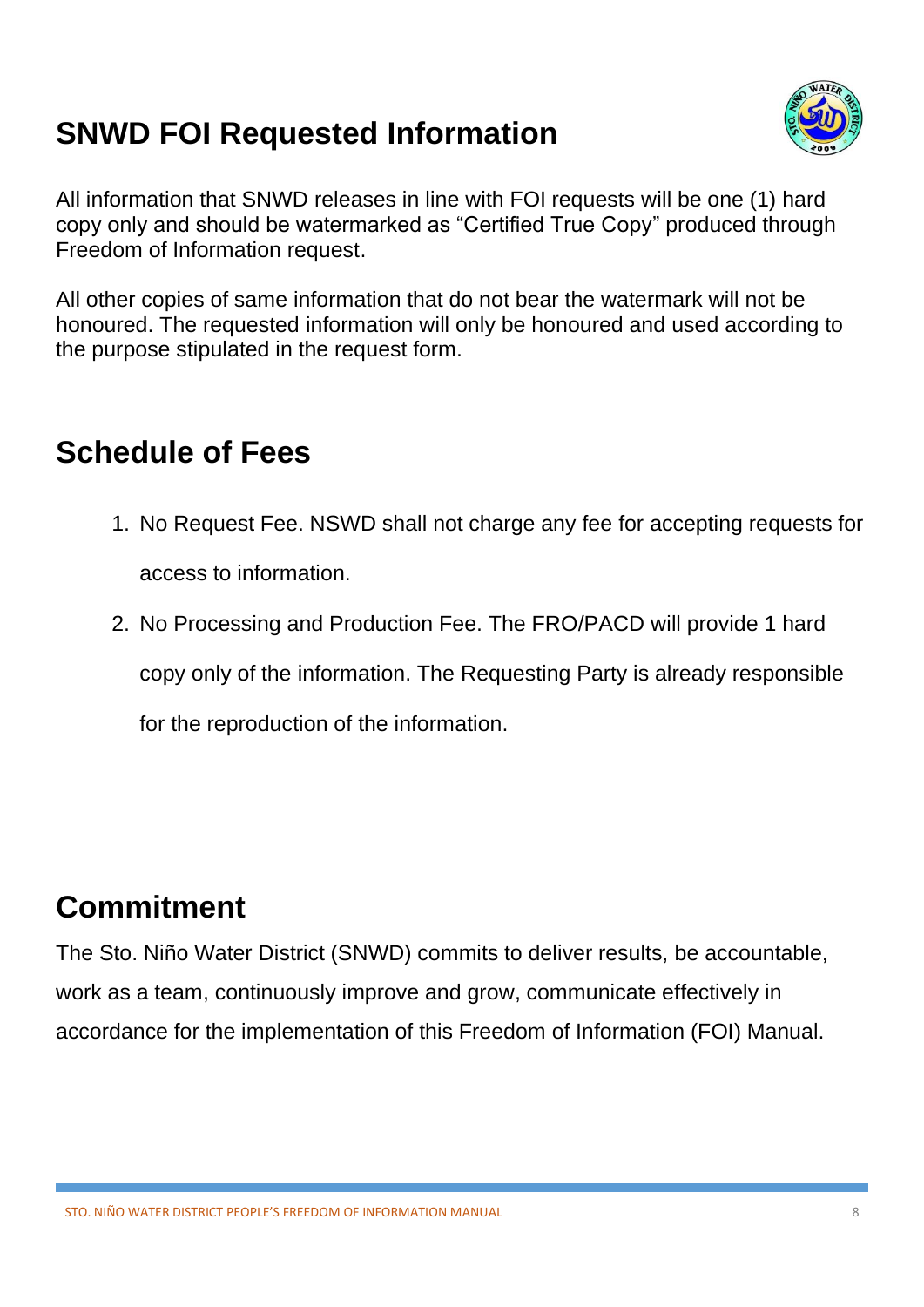

## **Effectivity**

The Sto. Niño Water District Freedom of Information (FOI) Manual will take effect

upon the approval of the SNWD Board of Directors.

## **Acronyms and Definition of terms**

| E.O.        |   | <b>Executive Order</b>                          |
|-------------|---|-------------------------------------------------|
| <b>FOI</b>  |   | <b>Freedom of Information</b>                   |
| <b>SNWD</b> |   | <b>Sto. Niño Water District</b>                 |
| <b>GM</b>   |   | <b>General Manager</b>                          |
| <b>DM</b>   |   | <b>Decision Maker</b>                           |
| <b>FRO</b>  | - | <b>Freedom of Information Receiving Officer</b> |
| <b>PACD</b> |   | <b>Public Assistance and Complaints Desk</b>    |

**<sup>1987</sup> Constitution – (**Saligang batas ng pilipinas o Kunstitusyon ng Pilipinas) is the constitution or supreme law of the Republic of the Philippines. Its final draft was completed by the Constitutional Commission on October 12, 1986 and was ratified by a nationwide Plebiscite on February 2, 1987.

**Purpose -** the reason for which something is done or created or for which something exists.

**Information -** facts provided or learned about something or someone.

**Freedom -** the power or right to act, speak, or think as one wants without hindrance or restraint.

**Exceptions -** a person or thing that is excluded from a general statement or does not follow a rule.

- **Denial -** the refusal of something requested or desired.
- **Remedies –** a way of dealing with a problem or making a bad situation better.
- **Procedures -** an established or official way of doing something.
- **Process -** a series of actions or steps taken in order to achieve a particular end.

**Commitment -** the state or quality of being dedicated to a cause, activity, etc.

**Effectivity -** power to be effective; the quality of being able to bring about an effect

**Manual -** a book of instructions, especially for operating a machine or learning a subject; a handbook.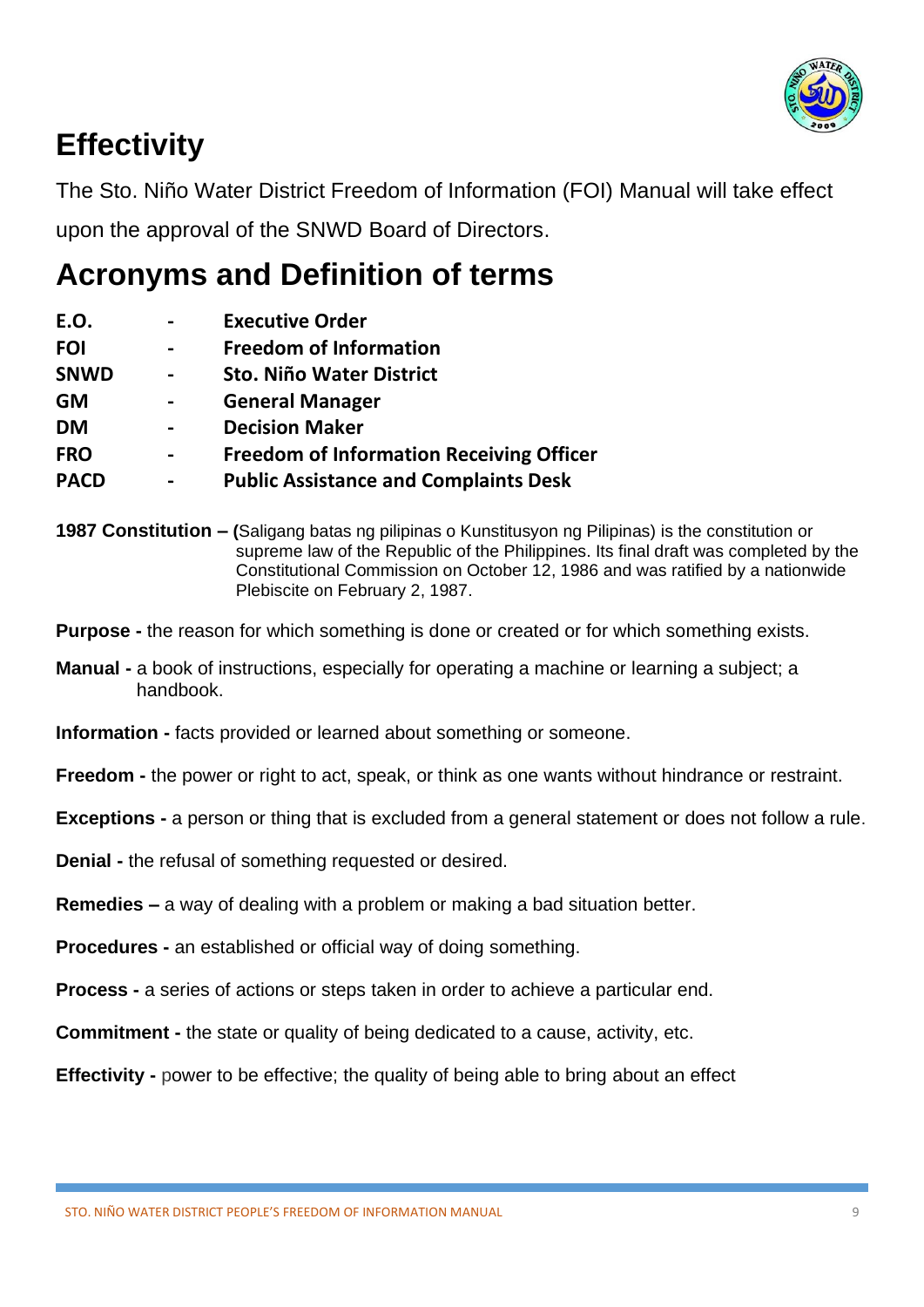#### **FREEDOM OF INFORMATION (FOI) REQUEST FORM**



#### **A. REQUESTING PARTY**

#### **1. FULLNAME**

| <b>SURNAME</b>                       | <b>FIRSTNAME</b>                                                                   |                      |                        | <b>MIDDLENAME</b> |                       |
|--------------------------------------|------------------------------------------------------------------------------------|----------------------|------------------------|-------------------|-----------------------|
|                                      |                                                                                    |                      |                        |                   |                       |
| 2. COMPLETE ADDRESS                  |                                                                                    |                      |                        |                   |                       |
| HOUSE/BLOCK/LOT NO.                  | <b>STREET</b>                                                                      | <b>BRGY.</b>         | CITY/MUN.              |                   | <b>POSTAL CODE</b>    |
|                                      |                                                                                    |                      |                        |                   |                       |
| 3. CONTACT INFORMATION               |                                                                                    |                      |                        |                   |                       |
| <b>LANDLINE</b><br><b>MOBILE NO.</b> |                                                                                    | <b>EMAIL ADDRESS</b> |                        |                   |                       |
|                                      |                                                                                    |                      |                        |                   |                       |
|                                      |                                                                                    |                      |                        |                   |                       |
|                                      | 4. EVIDENCE OF AUTHORITY/ PROOF OF IDENTITY (Please attach photocopy of valid ID). |                      |                        |                   |                       |
| <b>PASSPORT NO.</b>                  | <b>DRIVERS LICENSE NO.</b>                                                         |                      | <b>PRC LICENSE NO.</b> |                   | <b>OTHER VALID ID</b> |
|                                      |                                                                                    |                      |                        |                   |                       |

#### **B.**

#### **TITLE OF REQUESTED DOCUMENT/INFORMATION**

#### **PURPOSE OF THE REQUEST**

#### **OTHER RELEVANT INFORMATION**

#### **C. DECLARATION**

I declare and certify that the information provided in this form is complete and correct. I am aware that the record/s and /or information requested be used other than what is stated above I shall be legally held liable. I bind myself to use the requested information only for the specific purpose stated and subject to such condition prescribed by SNWD. I understand that the SNWD may collect, use and disclose personal information contained in this request.

\_\_\_\_\_\_\_\_\_\_\_\_\_\_\_\_\_\_\_\_\_\_\_\_\_\_\_\_\_\_\_\_\_\_\_\_\_\_\_\_\_\_\_\_\_\_\_\_\_\_\_\_\_\_\_\_\_\_\_\_\_\_\_\_\_\_\_\_\_\_\_\_\_\_

\_\_\_\_\_\_\_\_\_\_\_\_\_\_\_\_\_\_\_\_\_\_\_\_\_\_\_\_\_\_\_\_\_\_\_\_\_\_\_\_\_\_\_\_\_\_\_\_\_\_\_\_\_\_\_\_\_\_\_\_\_\_\_\_\_\_\_\_\_\_\_\_\_\_

\_\_\_\_\_\_\_\_\_\_\_\_\_\_\_\_\_\_\_\_\_\_\_\_\_\_\_\_\_\_\_\_\_\_\_\_\_\_\_\_\_\_\_\_\_\_\_\_\_\_\_\_\_\_\_\_\_\_\_\_\_\_\_\_\_\_\_\_\_\_\_\_\_\_\_

\_\_\_\_\_\_\_\_\_\_\_\_\_\_\_\_\_\_\_\_\_\_\_\_\_\_\_\_\_\_\_\_\_\_\_\_\_\_\_\_\_\_\_\_\_\_\_\_\_\_\_\_\_\_\_\_\_\_\_\_\_\_\_\_\_\_\_\_\_\_\_\_\_\_\_\_\_\_\_\_\_\_\_\_\_\_\_\_\_\_\_\_\_\_\_\_\_\_\_\_\_\_\_\_\_\_\_\_\_\_\_\_\_\_\_\_\_\_\_\_\_

\_\_\_\_\_\_\_\_\_\_\_\_\_\_\_\_\_\_\_\_\_\_\_\_\_\_\_\_\_\_\_\_\_\_\_\_\_\_\_\_\_\_\_\_\_\_\_\_\_\_\_\_\_\_\_\_\_\_\_\_\_\_\_\_\_\_\_\_\_\_\_\_\_\_\_\_\_\_\_\_\_

\_\_\_\_\_\_\_\_\_\_\_\_\_\_\_\_\_\_\_\_\_\_\_\_\_\_\_\_\_\_\_\_\_\_\_\_\_\_\_\_\_\_\_\_\_\_\_\_\_\_\_\_\_\_\_\_\_\_\_\_\_\_\_\_\_\_\_\_\_\_\_\_\_\_\_\_\_\_\_\_\_\_

Signature over printed name **Date** Date Date

| Name of SNWD FOI Receiving Officer: |  |
|-------------------------------------|--|
| Signature :                         |  |
| Date/Time Receive :                 |  |

\_\_\_\_\_\_\_\_\_\_\_\_\_\_\_\_\_\_\_\_\_\_\_\_\_\_\_\_ \_\_\_\_\_\_\_\_\_\_\_\_\_\_\_\_\_\_\_\_\_

 $\mathsf{T}$ 

 **Note: The cost of reproduction of the document/s is subject to the applicable fees as prescribed by SNWD Board.**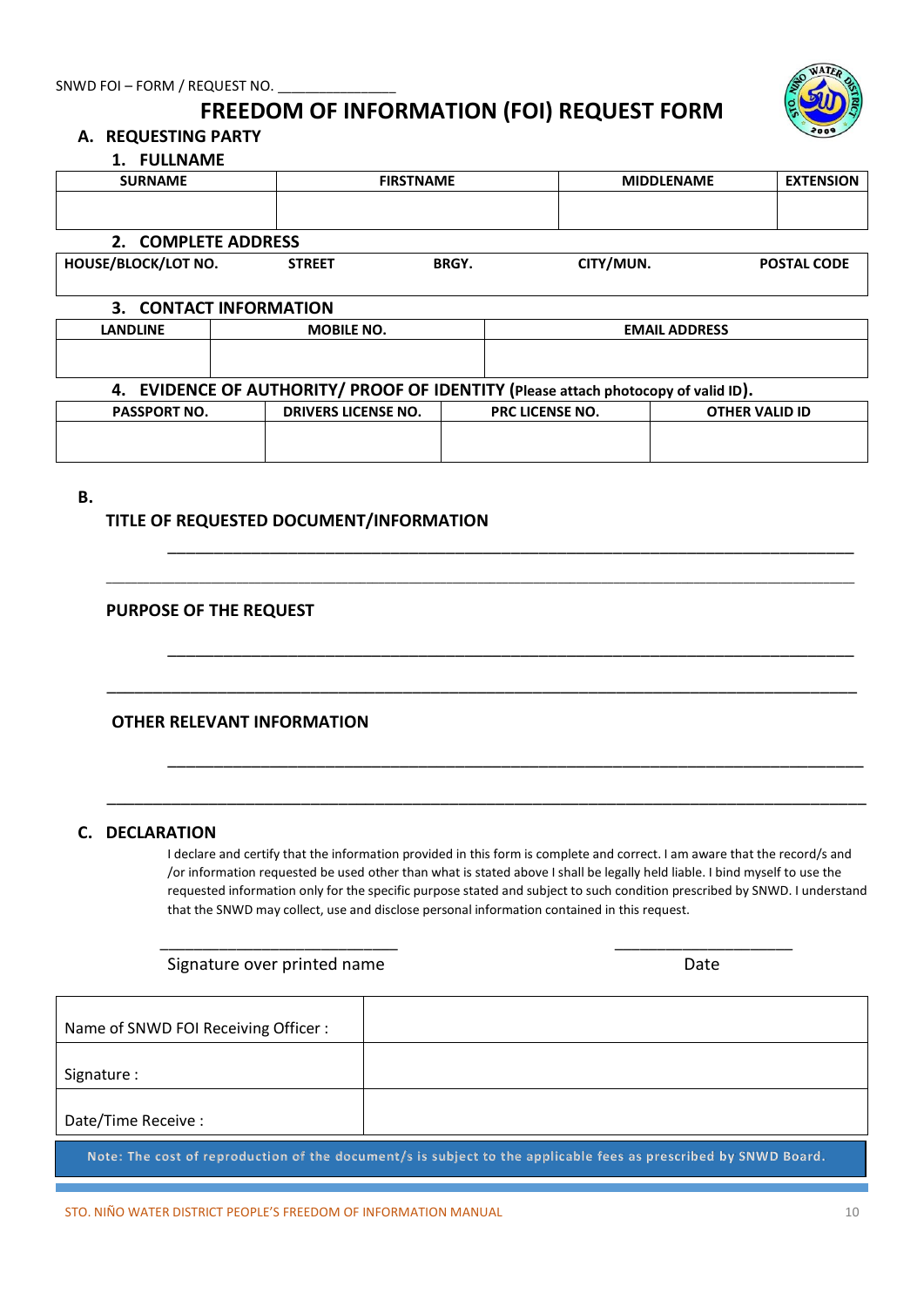#### **NOTICE OF DENIAL TO ACCESS INFORMATION**

\_\_\_\_\_\_\_\_\_\_\_\_\_\_\_\_\_\_\_\_



| We would like to inform that your request to access information titled __________                                                                                                                                                               |  |
|-------------------------------------------------------------------------------------------------------------------------------------------------------------------------------------------------------------------------------------------------|--|
|                                                                                                                                                                                                                                                 |  |
| Is denied due to the following exceptions.                                                                                                                                                                                                      |  |
| E.O. No. 2 Section 4. Access to information shall be denied when the information falls<br>under any of the exceptions enshrined in the Constitution, existing laws or jurisprudence.                                                            |  |
| E.O. No. 2 Section 11. The SNWD shall not be required to act upon unreasonable<br>subsequent identical or substantially similar, request from the same requesting party whose<br>request has already been previously granted or denied by SNWD. |  |
| Others:                                                                                                                                                                                                                                         |  |
| Sincerely yours,                                                                                                                                                                                                                                |  |

#### **MR. RENE M. FORMACION**

Acting General Manager/ FOI Decision Maker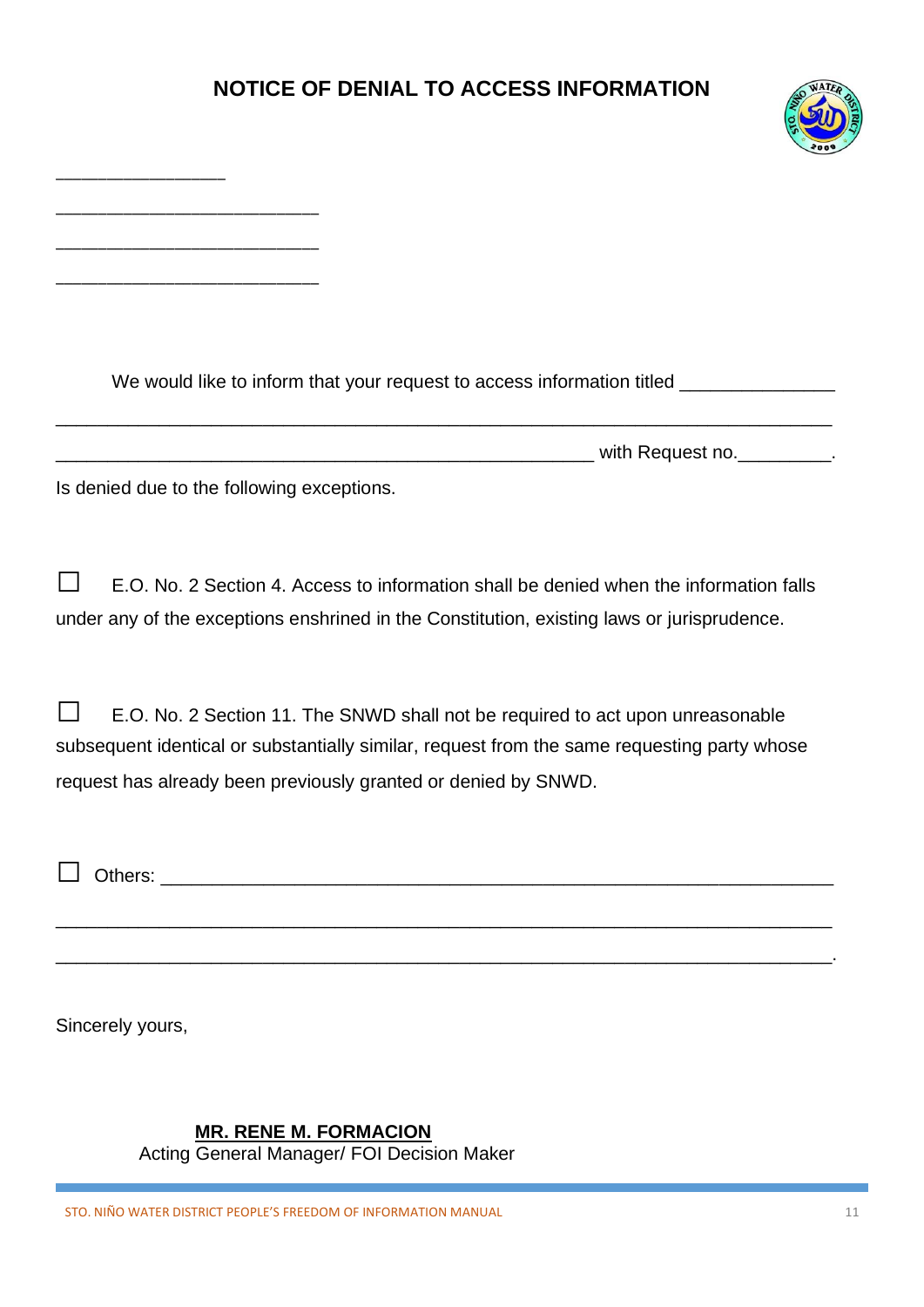#### **NOTICE OF EXTENSION OF REQUEST**



|                                                             | We would like to inform you that your request to access information titled _____________         |
|-------------------------------------------------------------|--------------------------------------------------------------------------------------------------|
|                                                             |                                                                                                  |
|                                                             |                                                                                                  |
|                                                             | Is extended for twenty (20) working days counted from the end of the original period. (E.O. No.2 |
| Section 9 (e)).                                             |                                                                                                  |
|                                                             |                                                                                                  |
|                                                             |                                                                                                  |
|                                                             |                                                                                                  |
| <u> 1989 - Johann Stoff, amerikansk politiker (d. 1989)</u> | <u> 1989 - Jan Samuel Barbara, margaret eta idazlea (h. 1989).</u>                               |
|                                                             |                                                                                                  |
|                                                             |                                                                                                  |
|                                                             |                                                                                                  |

Sincerely yours,

#### **MR. RENE M. FORMACION**

Acting General Manager/ FOI Decision Maker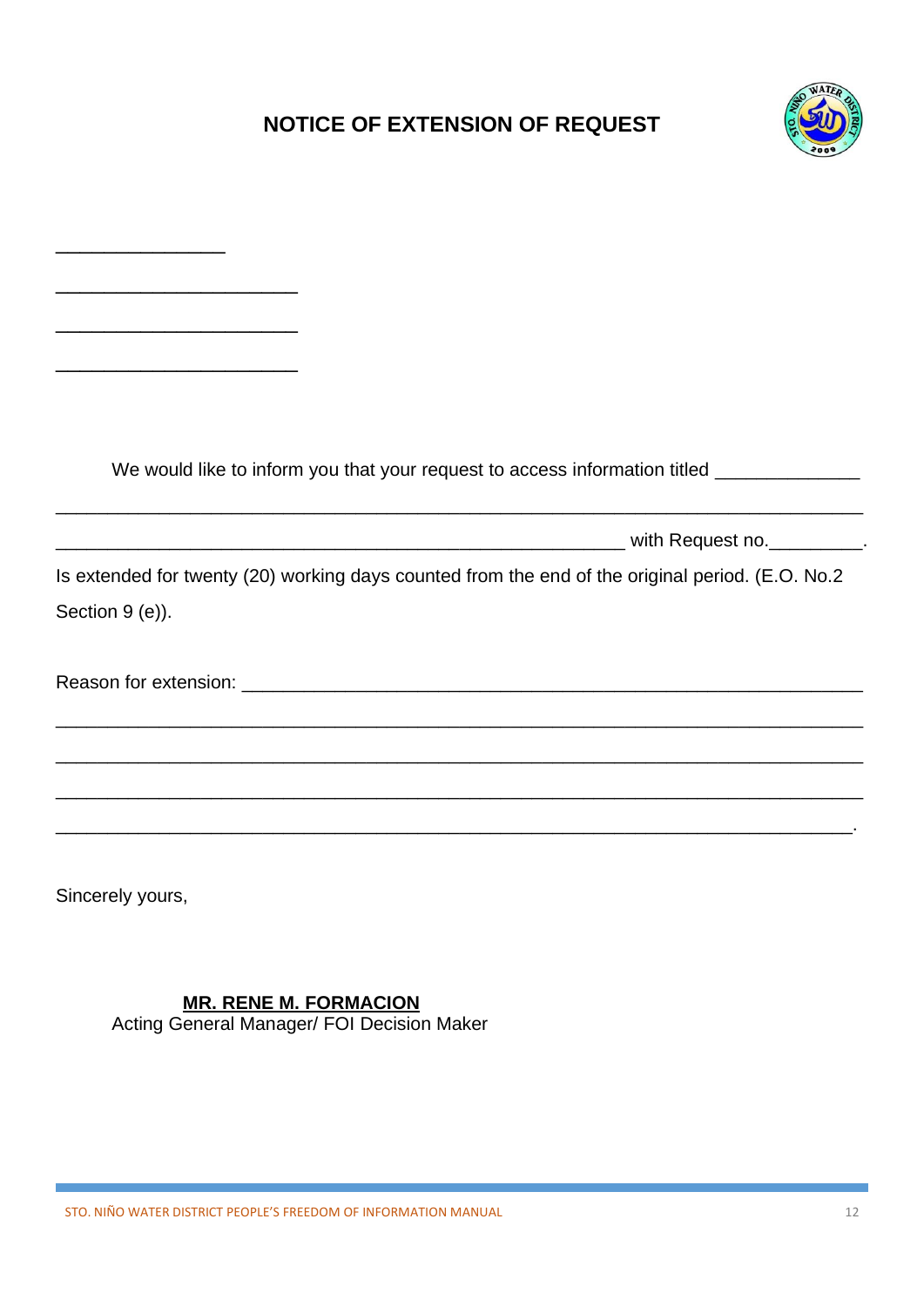#### **NOTICE OF AVAILABILITY OF REQUEST**



| This pertains to your request to access information with request no. ______. Dated             |
|------------------------------------------------------------------------------------------------|
| We would like to inform you the availability of your request to access information titled ____ |

is available to NSWD office for pick-up on \_\_\_\_\_\_\_\_\_\_\_\_\_\_\_\_\_\_\_\_\_\_\_\_\_\_\_\_\_\_\_\_ during office hours only.

\_\_\_\_\_\_\_\_\_\_\_\_\_\_\_\_\_\_\_\_\_\_\_\_\_\_\_\_\_\_\_\_\_\_\_\_\_\_\_\_\_\_\_\_\_\_\_\_\_\_\_\_\_\_\_\_\_\_\_\_\_\_\_\_\_\_\_\_\_\_\_\_\_\_\_\_\_\_

Sincerely yours,

\_\_\_\_\_\_\_\_\_\_\_\_\_\_\_\_

\_\_\_\_\_\_\_\_\_\_\_\_\_\_\_\_\_\_\_\_\_\_\_

\_\_\_\_\_\_\_\_\_\_\_\_\_\_\_\_\_\_\_\_\_\_\_

 **MR. RENE M. FORMACION** Acting General Manager/ FOI Decision Maker